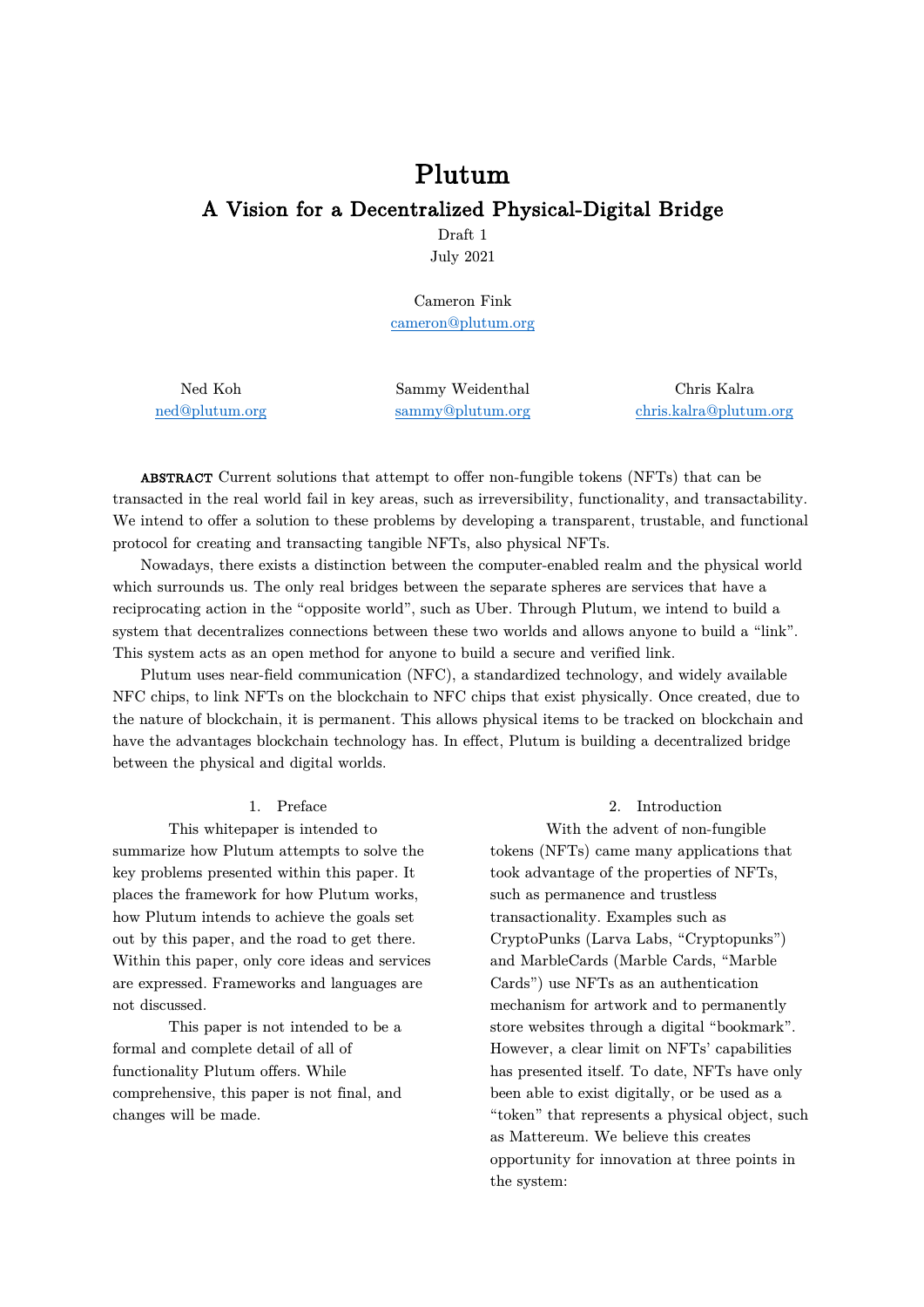TRUSTABILITY Many physical NFT systems personally hold the item that the NFT represents as a "token" or receipt of deposit. When we are obligated to trust these systems, it begs the question: how can we design more trustable systems that do not rely on a third party?

TRANSPARENCY Many cryptocurrencies that offer physical NFTs prevent full access to records of the item they represent, such. How do we build tangible, transparent systems? How do we design systems that enable physical verification?

CAPABILITY Digital NFTs can only be used in a digital ecosystem. In today's world, many lower-value transactions still take place physically (Raynil and O'Brien, 2019 Findings from the Diary of Consumer Payment Choice), and there are certain applications that cannot be replaced digitally. What applications can tangible NFTs present?

Plutum aims to provide a solution to the problems presented above. Through use of widely available NFC chips in conjunction with NFTs, Plutum enables true physical NFTs (PNFTs) that offer full capabilities as both digital and physical items.

Current solutions that offer physicaldigital NFTs use NFTs as a receipt of deposit that represents a physical item stored in a secure location by a third party. While useful for digital transactions that mandate physical assets, this does not allow for blockchain to permeate in-person transactions. In addition, transfer of the NFT is not equal to transfer of the item, rather, just transfer of ownership. Plutum, however, uses NFC chips that can easily be implanted in items. This, in turn, requires physical presence of the item to transact the NFT. As a product of the physical item being at the location of transaction, Plutum can be effectively employed in inperson physical transactions. Thus, Plutum can offer a more transparent, trustable, and

capable system, as physical ownership of the item is displayed at the time of transaction.

In addition, Plutum brings the benefits of blockchain into physical transactions. Blockchain has many advantages, such as permanence, transparency, and traceability. As Plutum uses blockchain in the validation and execution of transactions, it is able to bring these benefits into physical transactions. Plutum helps design stronger physical transactions for a better future.

#### 3. Technology

3.1 SUMMARY Plutum uses NFC capabilities in conjunction with ERC-721 tokens, also called NFTs, that contain linking identifiers within each other to "tie" them together into one, cohesive object. We have termed this object a physical non-fungible token (PNFT).



#### Figure 1

The diagram (Figure 1) above illustrates what a PNFT is composed of – fundamentally, it is simply the joining of two parts, an NFC chip and an NFT. As both parts are tightly and securely intertwined, they can be considered to be one object. PNFTs are at the core of Plutum and are the main "unit" that drives utility of the project. The services to be developed by the Plutum foundation all revolve around increasing the capability and utility of PNFTs, mainly through developing systems of transaction and use.

Each transaction that involves PNFTs has two participating parties; the owner, who transacts exclusively on the "sending" side of a transaction, and the receiver, who transacts exclusively on the "receiving" side of a transaction. Each one of these parties has a unique "address" that displays where their wallet is and provides instructions for blockchain transactions.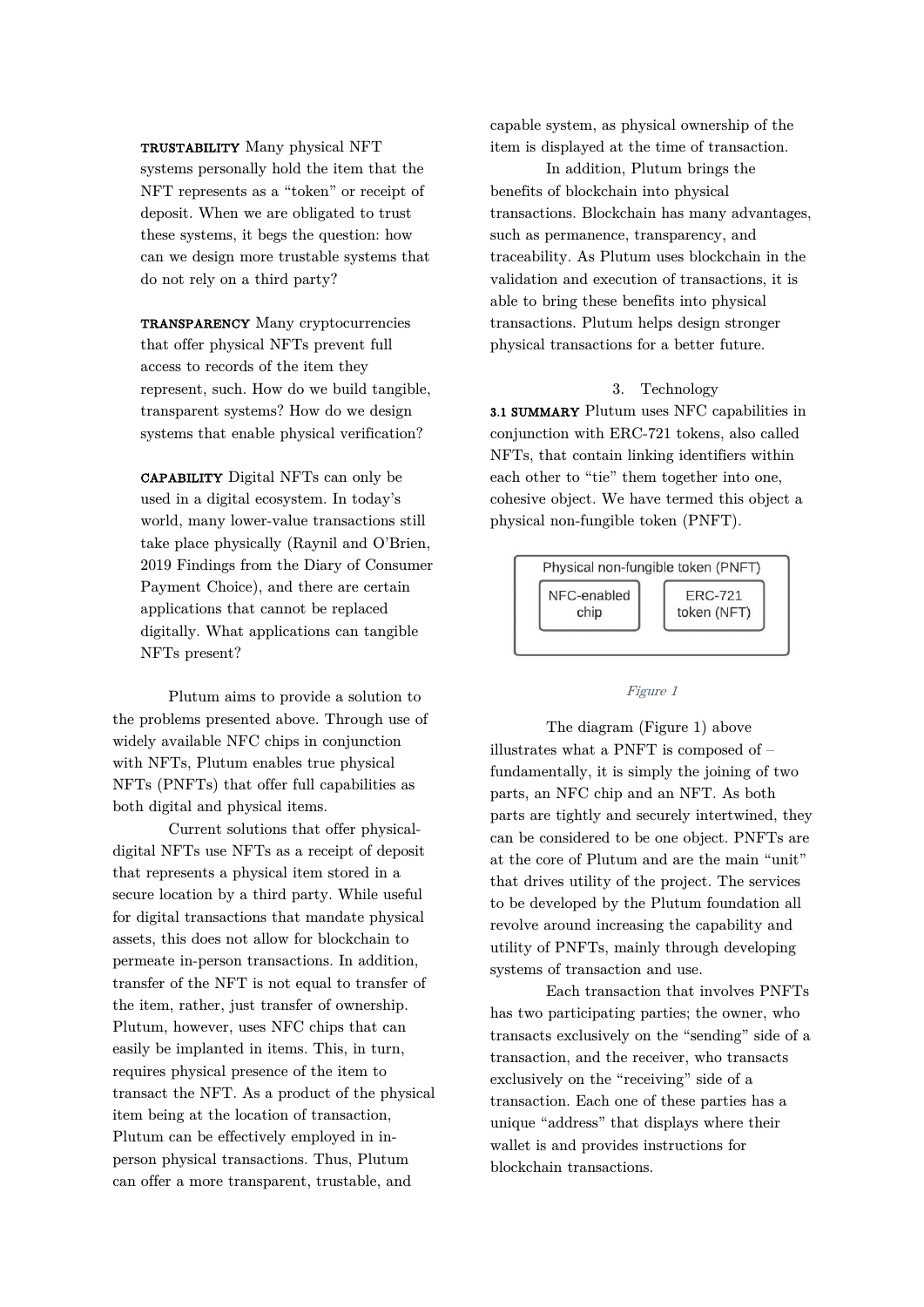All PNFTs either created through Plutum or conforming to Plutum specifications can use the Plutum services, and all PNFTs can be transacted by anyone who has an NFC reader and an internet-connected device.

3.2 PNFT VERIFICATION While PNFTs are great in theory, a significant verification problem arises in practicality. The largest is the potential for NFC chips to be copied or impersonated, allowing a user with access to a wallet but not the item to transact the PNFT without owning the physical item, thereby defeating the bridge, and potentially disrupting true transactionality. However, we have developed a solution to this issue, preventing the impersonation of chips. Each NFT (ERC-721 token) will store the following metadata:

- Identifier unique sequential number for each PNFT
- Tag "plutum", marked in all PNFTs created by our service to mark them as Plutum PNFTs
- Public key corresponds with a corresponding secret key on the NFC chip
- Name a given PNFT item name/title
- $Image a given PNFT image$

Each NFC chip will store the following data:

- Tag "plutum", to identify each PNFT as Plutum
- $\bullet$  Identifier corresponds with the unique number of the NFT
- Secret key corresponds with the public key on the NFT

Under this system, the data on each chip will be obfuscated and only be able to be read by the PNFT owner. As such, any NFC chip replicator will copy only the obfuscated text, which by itself is useless. In addition, the storage of the secret key on the NFC chip provides an additional layer of security, as only the PNFT holder (owner) can read the key to verify the chip prior to transactions taking place.

3.3 PNFT TRANSACTION Plutum PNFTs will be able to be transacted through standard systems, however, to prevent the disconnection of the PNFT, the physical chip must be present for transactions to occur. Transactions occur as a series of processes, where each step must occur and verify prior to the next step beginning.

- 1. Owner verifies ownership of the PNFT by verifying NFC chip against NFT on-chain
- 2. Owner verifies receiver's address, displayed as either an address or scanned as a shortened (quickresponse, QR) code
- 3. Receiver scans NFC chip and temporarily stores data
- 4. Transaction formed and submitted to blockchain for inclusion in the next block and verification
- 5. Receiver receives PNFT, verifies received PNFT against prior scanned data

Verification for PNFT transaction occurs in two steps; first, the verification that the first item is the item listed within the NFT. This is to ensure that NFT and NFC chip stay tied with each other and cannot be transacted without both in the ownership of the owner. Then, once the transaction is formed through the reading of details both on the NFC chip and the digital NFT, it is submitted to the blockchain, where it is verified through traditional blockchain consensus mechanisms.

Note the in-person (tangible) exchange of the PNFT can occur at any point during the process but will most likely occur after step four but prior to step five.

If at any point during the process prior to the submission of the transaction, an error occurs in the building or verification of the transaction, the process terminates and must be repeated. Errors may occur if there are issues reading the NFC chip, if the NFC reader/device is broken, or if the NFC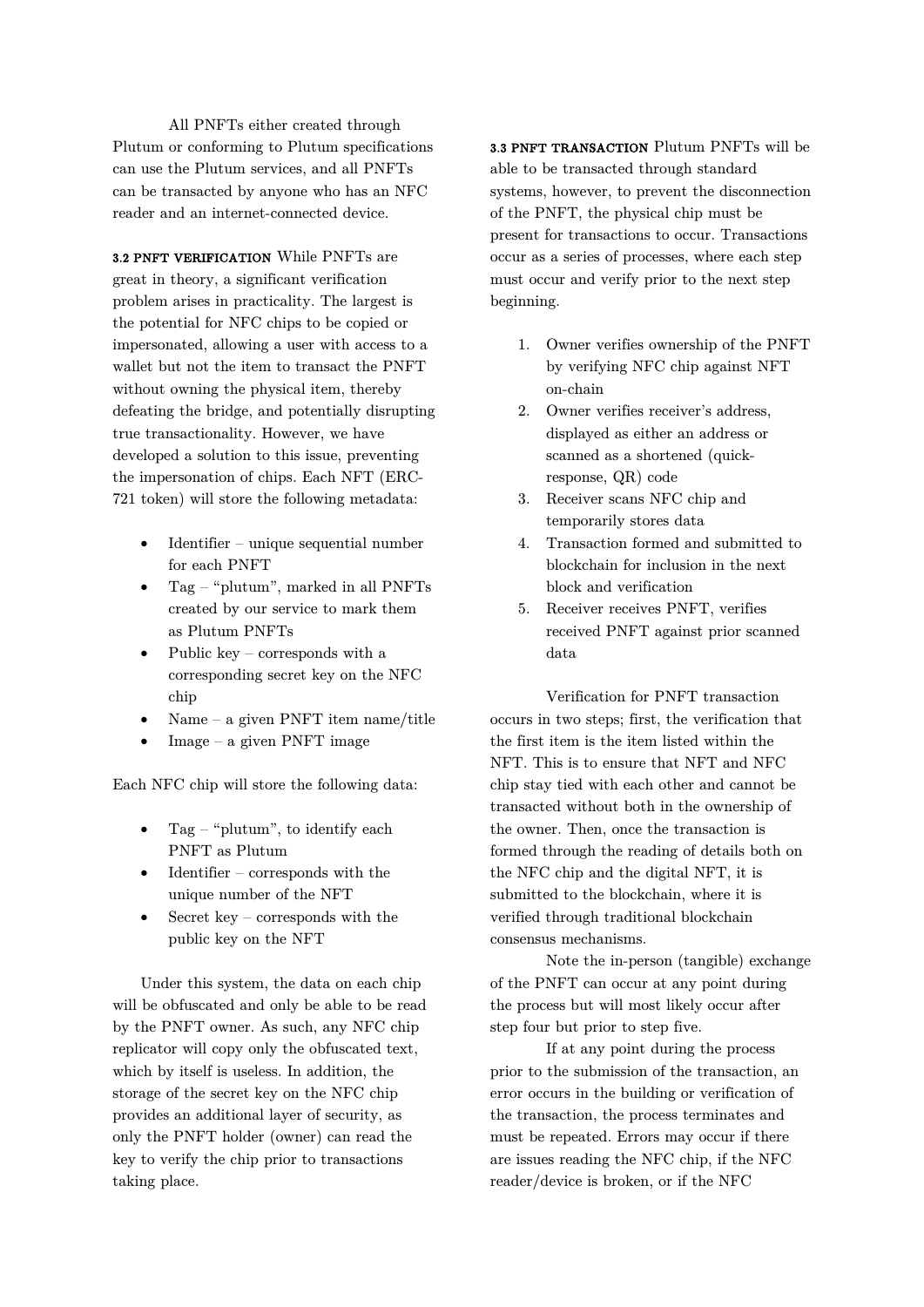reader/device cannot read the NFC chip for whatever reason.

3.4 PNFT CREATION Plutum will have a standardized ERC-721 contract (NFT) that is required for use of our applications and services.

The creation of PNFTs through our service will follow a standard process that fills this contract, which will be provided as a blank template to create PNFTs. This standardizes PNFTs, making it much easier to transact and utilize PNFTs. The creation process is similar to the transaction process in that each step must be completed and verified prior to the next step beginning.

- 1. Receiver scans NFC chip through applicable device
- 2. All details written to the contract
- 3. All details written to the NFC chip
- 4. Receiver prompted to title NFT and provide an image
- 5. Contract formed and submitted to blockchain for verification
- 6. PNFT returned to receiver's wallet

This process is followed for the creation of all PNFTs through Plutum services. PNFTs on Plutum are required to contain the identifier "plutum" to use Plutum services.

Through the completion of blank "template" contracts provided as open-source materials, anyone can create PNFTs that can use the Plutum services.

3.5 BLOCKCHAIN All Plutum services will operate on blockchain, providing an immutable record of all transactions that occur.

Plutum itself first intends to operate on the Polygon (Matic) blockchain, a level-two solution for scaling blockchain transactions with far lower fees.

However, to spur both adoption, ease of use, and flexibility, Plutum intends to develop solutions and cross-chain bridges to enable functionality on alternate blockchains, such as Ethereum main-net and other smartcontract enabled blockchains.

4. Applications and Services 4.1 SUMMARY Plutum plans to offer a wide variety of services to aid in the transaction, creation, and utility of PNFTs. These services are divided into two classes: core and peripheral.

Core services are services and applications that are key to the functioning of Plutum and are critical to users' experiences. All core services will be developed prior to the beginning of development of peripheral services.

Peripheral services are services developed by Plutum with the aim of increasing functionality. Over time, peripheral services may become core services as they increase in importance and function.

4.2 ATHENA Athena is a core service that includes all the liquid-democratic aspects of Plutum, such as our governance token, PLTM, in addition to the portal that enables governance activity, the Athena Portal.

Athena will be accessible to anyone who wishes to use it, either through the Athena Portal, or through other solutions built using the Plutum Development Toolkit.

4.3 OSIRIS Osiris is a wallet and a core service that has full functionality to create and transact PNFTs using an NFC reader. While mainly targeted at mobile users, who can use built-in NFC readers, Osiris will also be offered to desktop or computer users through the connection of an external NFC reader.

Osiris on mobile devices will also have a wallet for PLTM, our governance token.

Osiris will also have an institutional version with multiple optimizations designed for stronger institutional and enterprise use and increased customizability.

5. Purpose and Use Cases 5.1 PURPOSE We designed Plutum to build a better future; fundamentally, our mission is to change the way we interact with our world every day.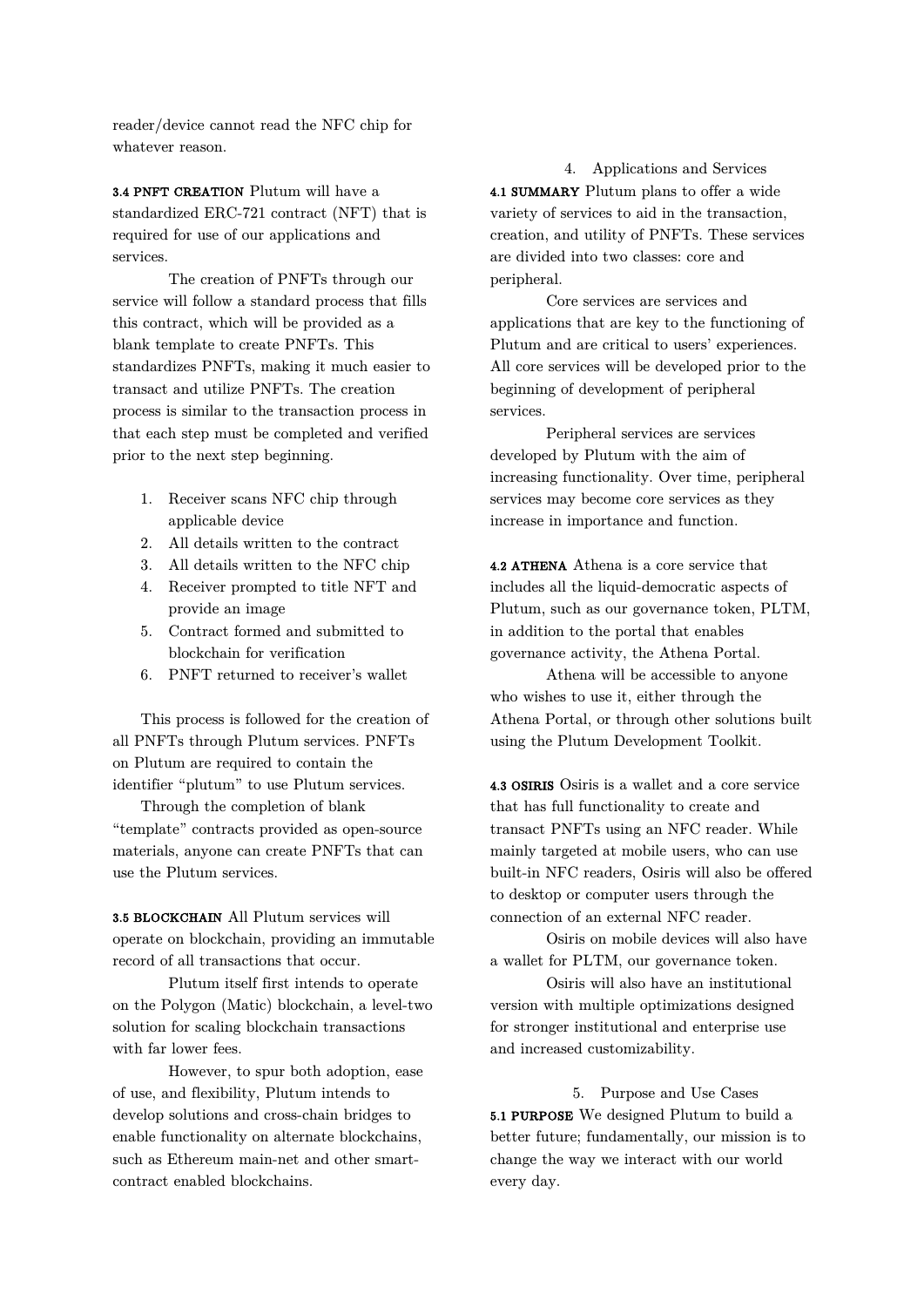We are building Plutum not because we want to turn a profit, not because we want to become some big corporation; in fact, we structure Plutum to prevent exactly that from happening. We are building Plutum because we believe that our technology has the potential to change our – everyone's – capabilities of connection, transaction, and interaction. And we're committed to investing in the next generation of technology.

This section outlines use cases and our purpose. It is designed to display how our technology can be used to change transactions. It is not inclusive of all cases. PNFTs have thousands of use cases to revolutionize the way we interact – we solely picked specific cases that we believe highlight aspects of our technology.

# 5.2 REAL ESTATE AND TITLE DEEDS PNFTs

can be used as proof of ownership for properties through the attachment of NFC chips. NFC chips are widely available at a relatively cheap cost, and can take many forms – such as stickers, embeds, or cards. In the case of a title deed that's already exiting, an NFC sticker can be applied, turning the deed into a PNFT through our software.

Down the line, NFC chips could be embedded in paper, owing to their thinness and small size, and legal documents such as deeds could be printed on paper with embedded NFC chips.

In this case, blockchain helps to track the history of a document and logging transfer history. In addition, messages can be included with these transfers; this can be used to "sign" documents. In conjunction with the unique and unforgeable nature of addresses, we can entirely prevent forgery of signatures and create an entirely transparent, reliable system for signing legal documents.

5.3 COLLECTIBLES PNFTs have two clear use cases in the case of collectibles, both illustrating some of the clear benefits of blockchain technology.

Over time, many common collectibles have seen the development of verification and

grading agencies that aim to quantify the quality of a collectible item, such as PCGS. While a service with demand, unfortunately, the traditional system leaves room open for failure. In 2020, counterfeit products created \$31.05 billion in losses (Statista, "Sales Value Losses from Fake Goods, by Industry Worldwide 2020"). Traditional methods, such as mail or digital verification, leave too much potential for failure at some point in the system. However, due to the immutable nature of blockchain, it is impossible to fake authentication of the item.

PNFTs can be used to track and guarantee authentication, preventing potential buyers from being scammed or "blindsided" by a convincing fake product. In addition, through combination with other data sources, such as alternate authenticators or auction houses, we note the possibility to track the general reliability of an authenticator, and to rate their quality. Through the rapid retrieval of PNFT history data, sales of collectibles could be verified prior to anyone being scammed. Verification data can be considered a form of immutable, unchangeable certificate of authenticity, empowering buyers to make more intelligent decisions.

In addition, PNFTs can enable the sale of unique, numbered, and unforgeable collectibles or physical assets. As each PNFT has a unique number identifier, PNFTs are numbered by which point in the system they are in. In addition, PNFTs can be given titles that include numbers. This enables manufacturers to release verified limited series of collectible items, and to ensure they remain secure and authentic.

5.4 DIGITAL PAYMENTS By scanning PNFTs and querying the data from the blockchain, it would be possible to rapidly receive details of an item that may be transacted.

Specialty ERC-721 contracts could be built that contain other metadata designed for specific purposes, such as the sale of items. They could contain static items, such as price, and could be used to transact the entire PNFT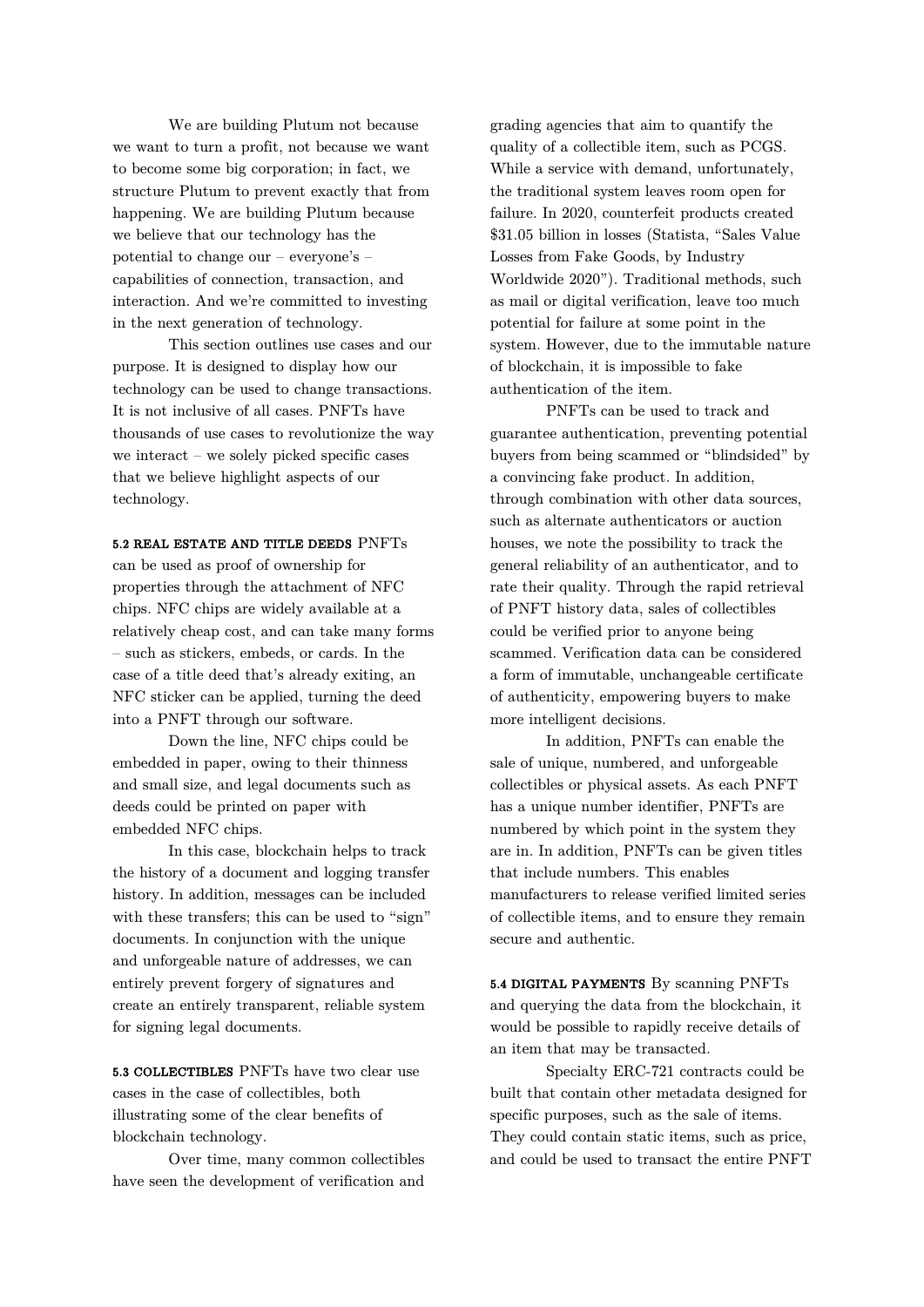using only one payment method – cryptocurrency for the price and for the gas.

In a post COVID-19 world, digital payment systems have become more common than ever before. Plutum enables digital payment services with more complex interactions, such as item tracking during the earliest stages, receiving, and pre-verification of the first transfer stage possible. More complex interactions could allow retailers to better personalize services, potentially increasing conversion rate and general satisfaction with the sales process.

5.5 BENEFITS OF BLOCKCHAIN PNFTs bring many of the benefits that blockchain has into real life, but there are a few notable ones that we have chosen to highlight for their marked importance.

5.5.1 SECURITY Blockchain systems offer increased security, as the only viable method of forgery is a 50% attack, which is widely considered to be nearly impossible. 50% attacks require a minimum of near 50% of the total computing power verifying transactions under once center of control, from which they can verify false transactions. Considering the highly unlikely – if not impossible – nature of this attack, blockchain systems offer nearly impermeable security in terms of transaction forgery. With increased security come derived benefits – those that rely on the security of blockchain – such as authenticity and provability.

5.5.2 PERMANENCE Given the sequential nature of blocks in a blockchain system, blocks other than an arbitrary number of recent and unproven blocks, are permanent. Validity of transactions is further guaranteed as more blocks verify more transactions, and in the course, verify past transactions through inheritance – by verifying the most recent block, prior blocks are also verified as each block builds upon one another. With this, past blocks are considered permanent. Typical block time is short, so transactions can typically be considered permanent within a few minutes of the transaction submission. This permanence, in combination with transparency, furthers the use of PNFT technology for the purpose of authentication and tracking.

5.6 FUTURE Please note any technology mentioned in this section (5.6 Future) is just "pipeline" – things that we believe are made possible by Plutum and are not things that we plan to develop now. As mentioned above, PNFTs have immense applications in authentication and tracking technology. While not guaranteed, with development, this technology could be used to enable far-fetched technological developments. With the use of items such as switches, it would be possible to build models with parts that you can interact with tangibly, having digital impacts.

One potential use case for technology like that would be to build video games where you can assemble a character in real life, tangibly placing pieces, that then can be tracked and placed on a hybrid physical-digital world.

At its core, Plutum builds a tangible internet, a tangible system of digital interacts – a tangible world with digital impacts. This does not exclude the possibility to build a digital world with tangible impacts.

While unrealistic and undoubtedly difficult to build, Plutum lays the foundation for systems of interaction that could use digital interactions to manipulate physical objects and vice versa. At this point, we are only planning to build a system that allows for physical interaction with digital objects, however, there exists the possibility – in theory – to build systems that allow for complex, smart digital interactions with physical objects.

# 6. Conclusion

As mentioned above, this paper is not final, and does not preclude anything from the future of Plutum. However, this paper does lay out a vision, a guideline, for how we plan to develop Plutum and what we see in its future.

Throughout this paper, we only took the opportunity to discuss where we're going,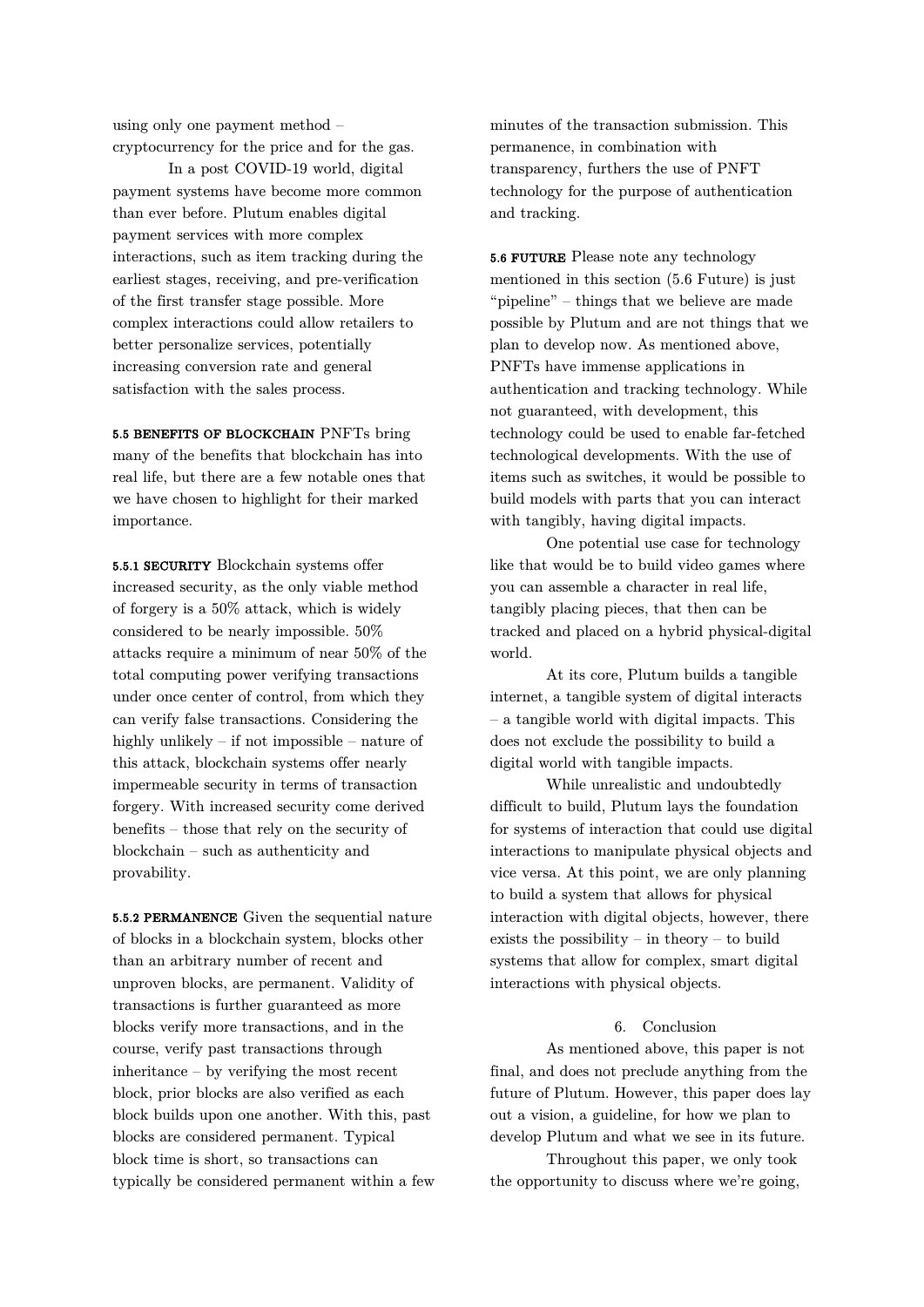but not what we are. Plutum is the opportunity to create huge change in our world, for the positive. We believe that Plutum will revolutionize the future of commerce and rewrite the narrative of transactions.

In the course of building Plutum, we plan to build tools and applications to reach our goals, but primarily, we plan to fulfill our mission. Plutum aims to bring the benefits of blockchain into tangibility; among them, you can count transparency, authenticity, and security. In addition, we are building a stronger future that empowers the consumer and designs for flexibility. We are building Plutum because we believe in the future; what we consider to be the "open era" of computing. As we accelerate towards a digital-dependent era, we believe that physical interaction with our products and the items we use will be more important than ever. And with this, we write this paper to lay a foundation for the work we are doing, the products we are building, and perhaps, the future we are designing.